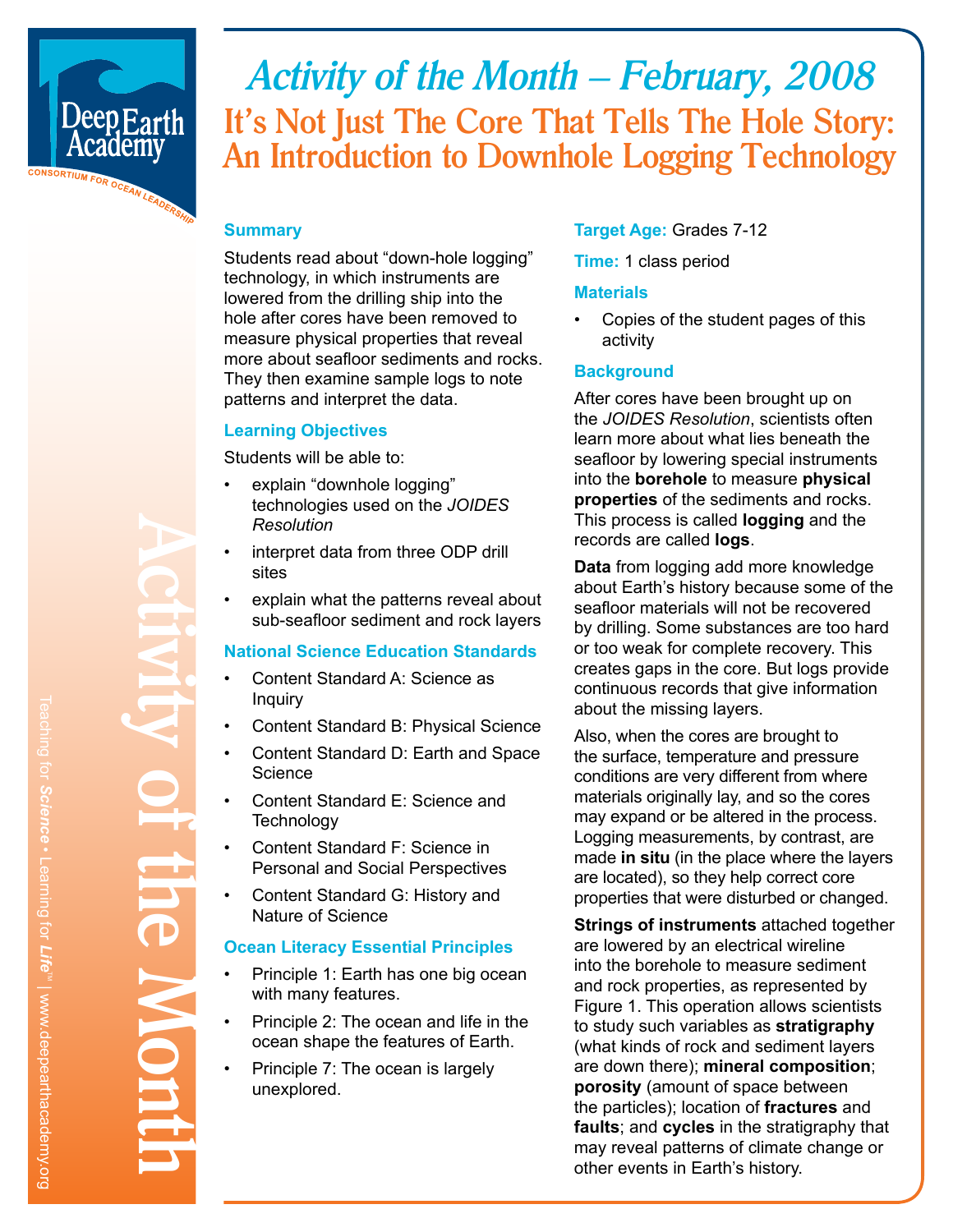



*Figure 2. Logging string configurations.*

*to learn more about the sediment and rock layers of the ocean floor. As the instruments go across different layers, the physical properties measured (logs) change.*

Figure 2 shows some of the instruments that could be included in a string. (Note: You can learn more about what each does by viewing the "Logging 101" Powerpoint created by Gilles Guerin for School of Rock 2007 (*www.ldeo.columbia.edu/ BRG/outreach/projects/index.html; scroll down to "Logging 101" Powerpoint*) or other Suggested Resources listed at the end of this lesson.)

Data collected by these instruments consist of vast sets of numbers collected about each property at **intervals** (distances apart) ranging from 2.5 mm

to 15 cm. The physics behind the measurements is quite complex, but **geophysicists** have created methods to convert these numbers into graphs and interpret the patterns.

Usually, scientists will examine many sets of measurements to create a log for a site. In this activity, students will learn to use examples of logging data from three ocean drilling sites to understand how scientists study ocean floors through these technologies.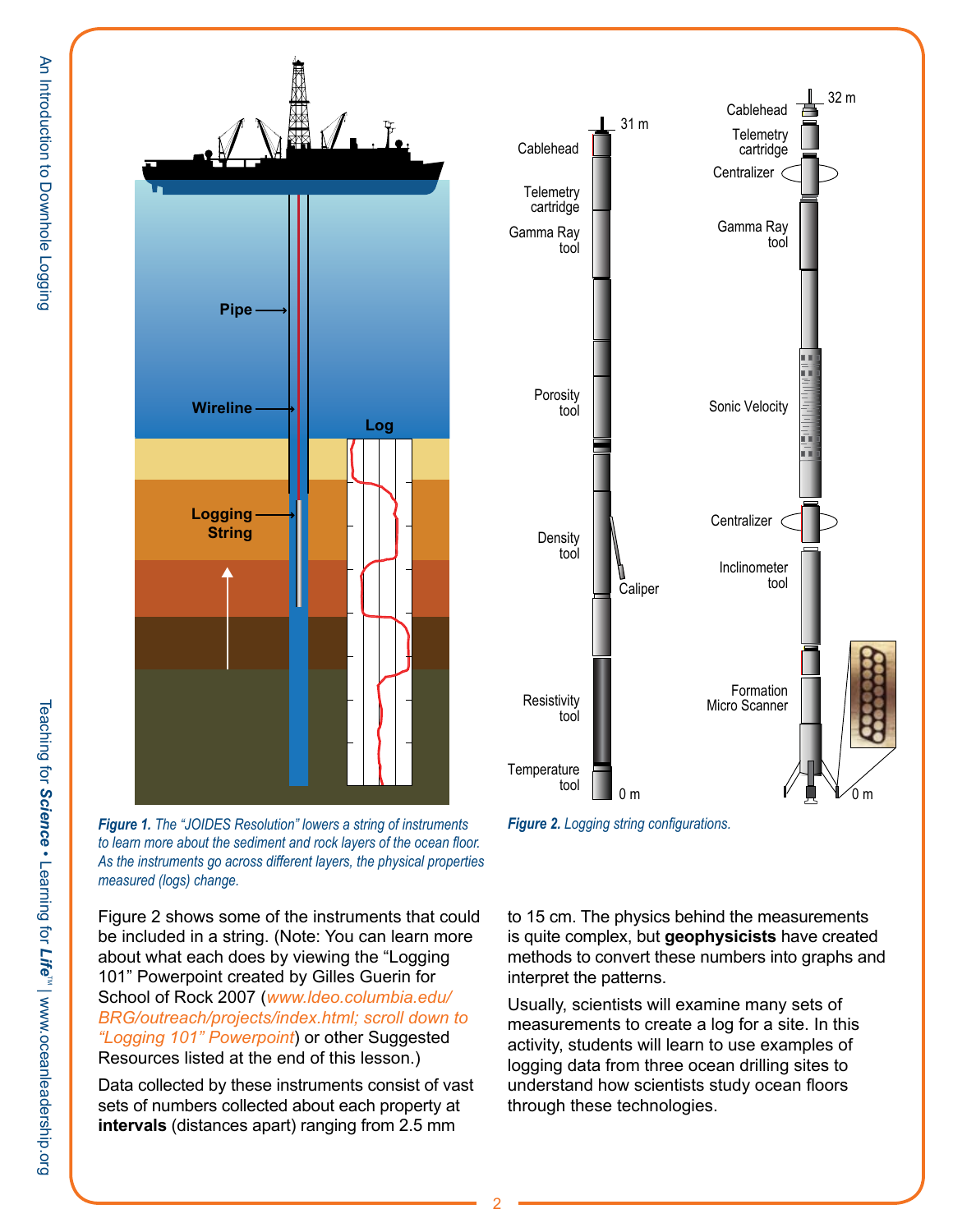#### **What to do**

- 1. Explain to students that they will be investigating what is called "downhole logging" and the data that this process gathers from drill sites.
- 2. Divide students into groups of 2-3 and hand out the student pages.
- 3. Take some time to go over the background information and answer any questions the students may have.
- 4. Give groups ample time to work through the exercises.
- 5. When everyone is done, bring the class back together to go through the answers to their work and discuss what they found.

### **Suggested Resources**

"Logging 101" PowerPoint presentation for School of Rock 2007 by Gilles Guerin *www.ldeo.columbia. edu/BRG/outreach/projects/index.html*

Borehole Research Group, Lamont-Doherty Earth Observatory of Columbia University *http://www. ldeo.columbia.edu/BRG/tools\_technology/tools/ index.html*

#### **Submitted by:**

MICHAEL J. PASSOW, New Jersey, School of Rock, 2007

GILLES GUERIN, Lamont-Doherty Earth Observatory of Columbia University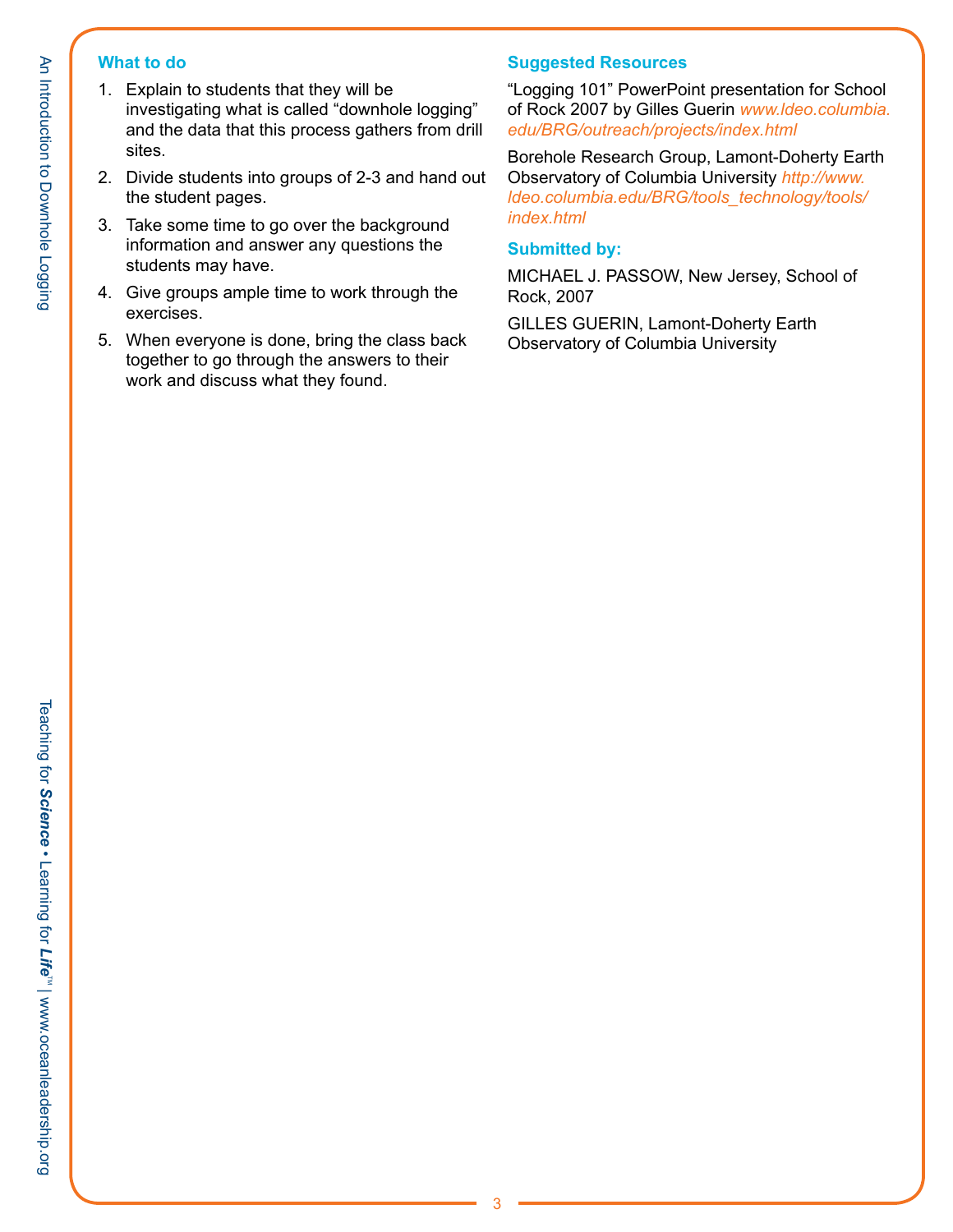## **Student Page**

#### **Background**

After cores have been brought up on the *JOIDES Resolution*, scientists often learn more about what lies beneath the seafloor by lowering special instruments into the **borehole** to measure **physical properties** of the sediments and rocks. This process is called **logging** and the records are called **logs**.

**Data** from logging add more knowledge about Earth's history because some of the seafloor materials will not be recovered by drilling. Some substances are too hard or too weak for complete recovery. This creates gaps in the core. But logs provide continuous records that give information about the missing layers.

Also, when the cores are brought to the surface, temperature and pressure conditions are very different from where materials originally lay, and so the cores may expand or be altered in the process. Logging measurements, by contrast, are made **in situ** (in the place where the layers are located), so they help correct core properties that were disturbed or changed.

**Strings of instruments** attached together are lowered by a wireline into the borehole to measure sediment and rock properties, as represented by Figure 1. This operation allows scientists to study such variables as **stratigraphy** (what kinds of rock



*Figure 1. The "JOIDES Resolution" lowers a string of instruments to learn more about the sediment and rock layers of the ocean floor. As the instruments go across different layers, the physical properties measured (logs) change.*

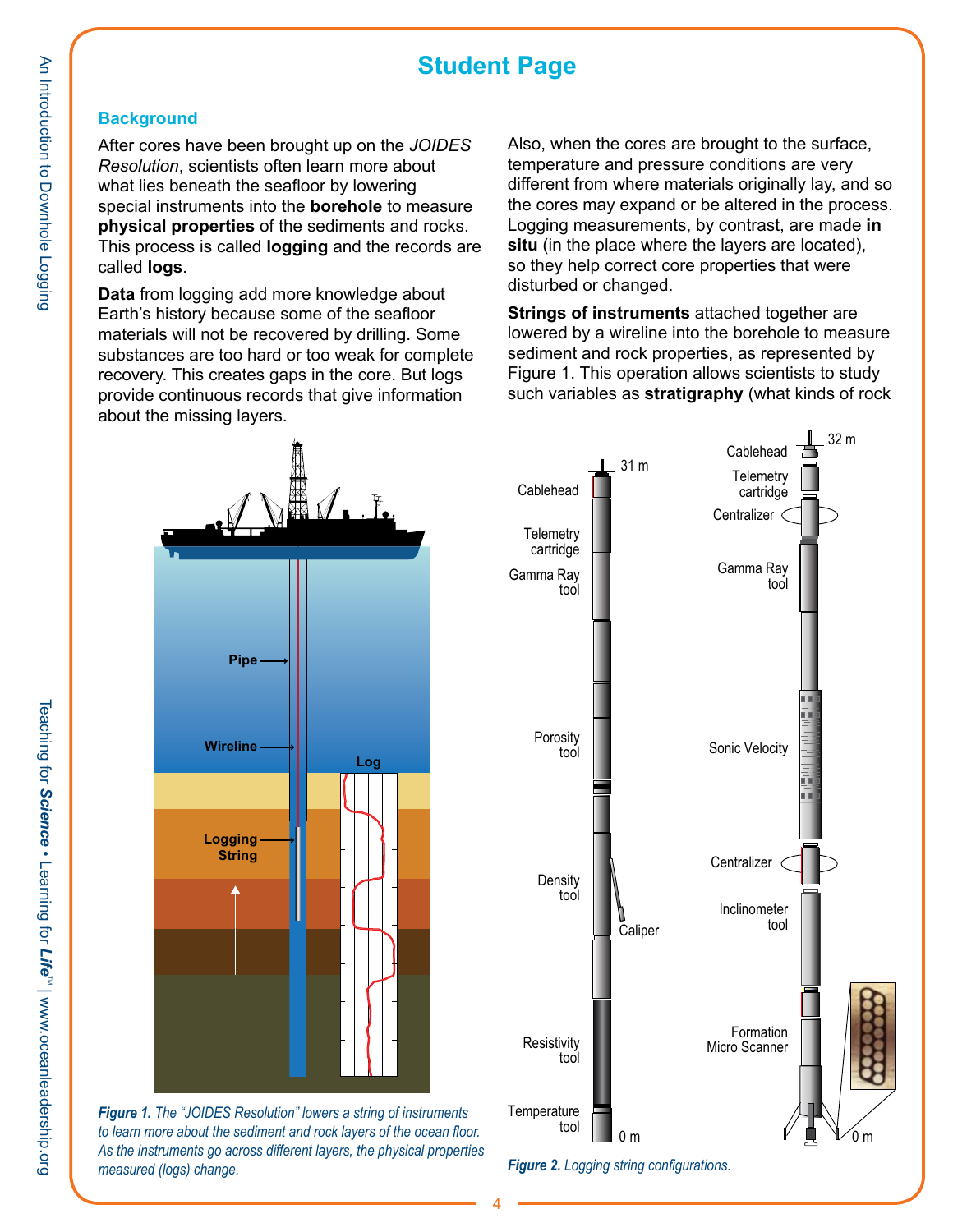An Introduction to Downhole Logging

and sediment layers are down there); **mineral composition**; **porosity** (amount of space between the particles); location of **fractures** and **faults**; and **cycles** in the stratigraphy that may reveal patterns of climate change or other events in Earth's history.

Figure 2 shows some of the instruments that could be included in a string. (Note: You can learn more about what each does by viewing the "Logging 101" Powerpoint created by Gilles Guerin for School of Rock 2007 (*www.ldeo.columbia.edu/ BRG/outreach/projects/index.html; scroll down to "Logging 101" Powerpoint*).)

Data collected by these instruments consist of vast sets of numbers collected about each property made at **intervals** (distances apart) ranging from 2.5 mm to 15 cm. The physics behind the measurements is quite complex, but **geophysicists** have created methods to convert these numbers into graphs and interpret the patterns.

Usually, scientists will examine many sets of measurements to create a log for a site. In this activity, you will learn to use examples of logging data from three ocean drilling sites to understand how scientists study ocean floors through these technologies.

**Gamma ray logs** measure the natural radioactivity in the formation. Radioactivity is usually higher in **clay minerals** that form **shales** and lower in **sands** or other sediments and rocks. These logs help identify the types of material in a layer. They can show cyclic patterns in the deposits which may result from global climate changes. They also help scientists match cores and logs at different locations.

**Resistivity logs** measure how well an electrical current can flow through rocks and sediments. Electricity runs most easily through **fluids** (liquid) present in cracks and spaces between the mineral grains. Highest resistivity values are found in **basalts** and other hard rocks with very little

porosity, or space between grains.

Table 1 shows typical ranges for these properties. You'll need this information to complete the activities.

Other variables used in this activity include:

- **Core Recovery:** how much rock and sediment material was physically brought up by drilling. Black in the column indicates that material was retrieved, and white means material was missing from that core section. Notice that logging data are always continuous.
- **Hole Size (diameter):** an important indicator of how firm the material was around the drilled hole. A very large hole can degrade the quality of the logs.
- **Density:** provides information about the **mass** (weight) of the grains and fluids in a given **volume** of material. This helps identify types of sediments or rocks.
- **Porosity:** describes how much space exists between the grains. High porosity usually means larger spaces between them, typical of sands and sandstones.
- **Sound Velocity:** depends on how hard the material is, and usually will be faster in solid rock than in sediments.

With this background information, you are ready to look at three examples of logs from ODP drill sites (Figure 3), and then answer questions to gain more understanding of how scientists interpret them. Each set of data is identified by its drilling number. Hole 1228A was drilled near the South American coast, and receives sediments that were eroded into the ocean. Hole U1326D lies off the Washington-British Columbia coast, an area with a very interesting geologic history. Hole 1256D lies off Central America in a region where the sea floor moves at a very fast rate (by plate-tectonics standards).

| <b>Material (sediment/rock)</b> | <b>Gamma Ray units</b> | Resistivity $(\Omega.m)$ |
|---------------------------------|------------------------|--------------------------|
| Sand                            | $20 - 80$              | $0.1 - 2.0$              |
| Shale                           | $50 - 180$             | $0.1 - 2.0$              |
| Hard Rock (ex., basalt)         | <20                    | $10 - 50,000$            |

*Table 1. Property ranges*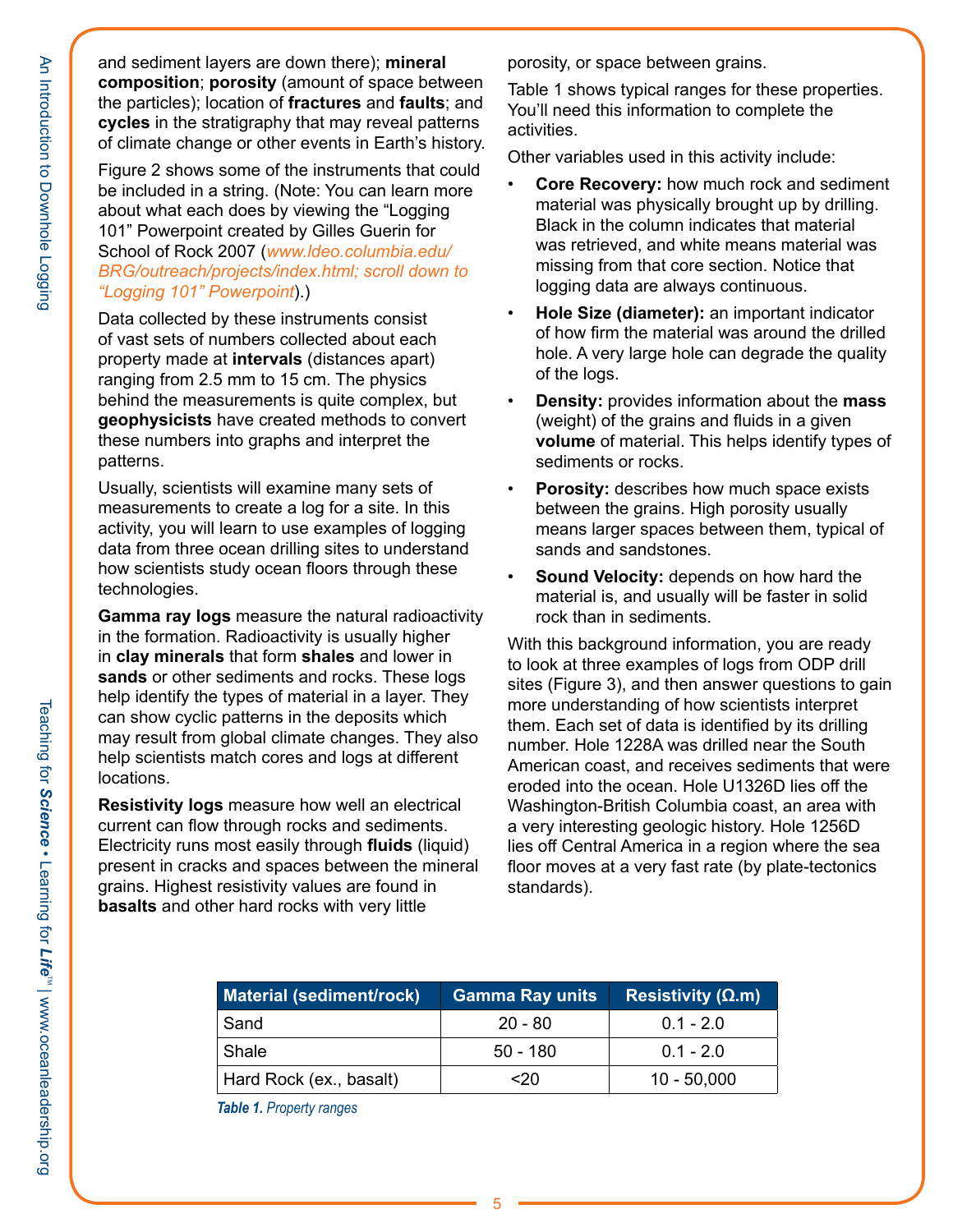Teaching for

*Science*

• Learning for

Teaching for Science . Learning for Life<sup>rw</sup> | www.oceanleadership.org



*Figure 3. Three Examples of Down-hole Logging and Other Data*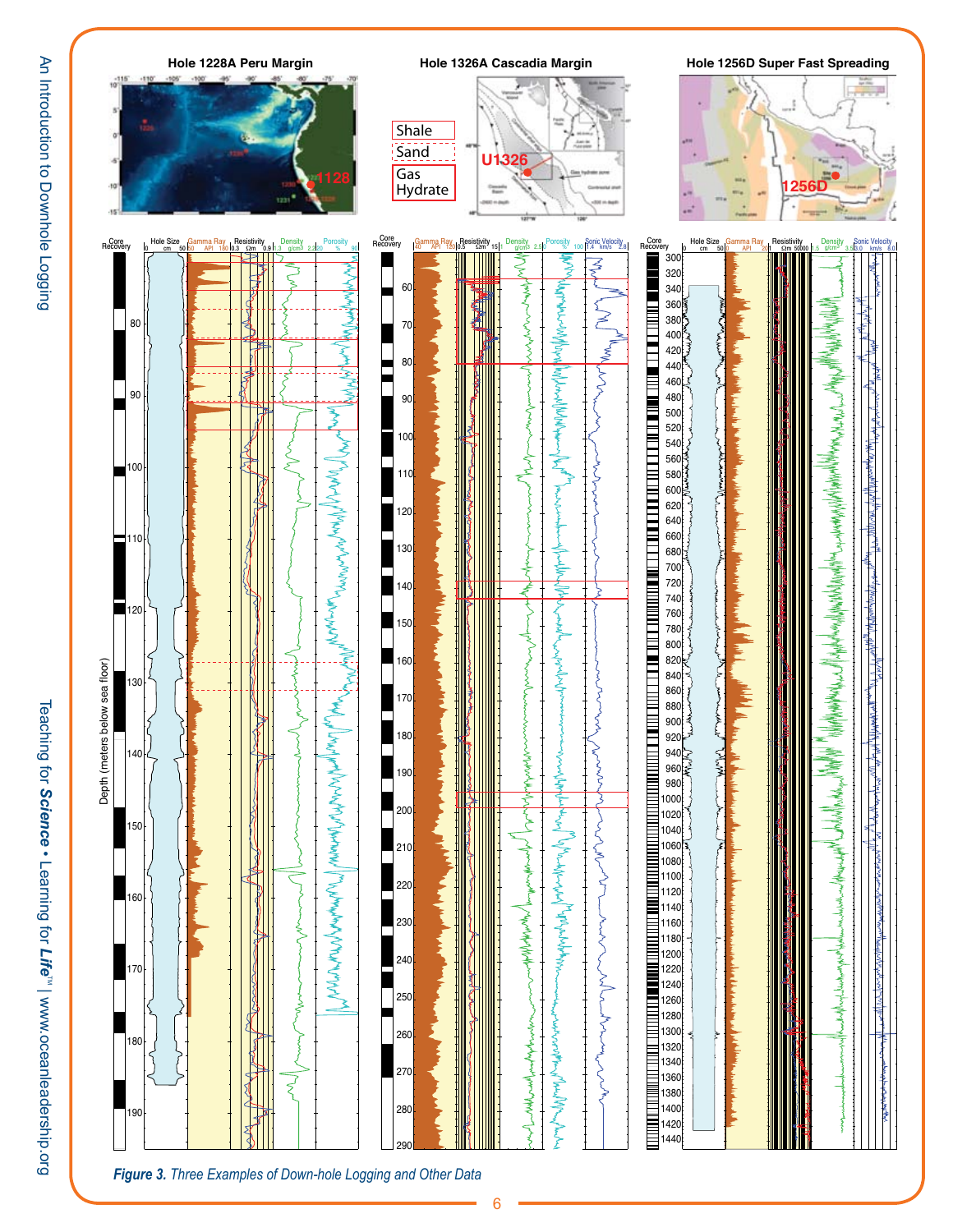As you examine the logs, pay special attention to the **range of values** at the top of the Gamma Ray and Resistivity columns. Because they are different in each log, the differences will help you identify the types of sea floor materials at each location.

1. The maps show where each site is located. Look closely at the latitude and longitude markings or landforms shown. Then complete Table 2 to show you understand in which ocean and in which hemisphere (northern or southern) these holes were drilled.

| <b>Hole Number</b> | <b>Ocean</b> | Hemisphere |
|--------------------|--------------|------------|
| Hole 1228A         |              |            |
| Hole U1326A        |              |            |
| Hole 1256D         |              |            |

*Table 2. Location of the Drill Sites*

2. As you first examine these logs, you may feel confused by all the squiggles. But in a short time, you should begin to notice patterns and features that stick out. Write down your observations in Table 3. For holes 1228A and U1326A, pay special attention to the sections enclosed in boxes. The key shows that each box represents a different kind of material.

| <b>Hole</b> | <b>Observed Features and Patterns</b> |
|-------------|---------------------------------------|
| Hole 1228A  |                                       |
| Hole U1326A |                                       |
| Hole 1256D  |                                       |

**Table 3.** *Your own observations about the logs*

- 3. In the Hole 1228A log, use the gamma ray and resistivity information to identify the most common type of sediment or rock found within the boxes outlined by the **solid** lines. Explain the logging data that provides evidence for your decision.
- 4. Try to determine what type of sediment or rock is in the boxes outlined by the **dashed** lines. Explain the evidence from the log for your decision.
- 5. Look next at the Density and Porosity logs for Hole 1228A. How do the patterns in these logs confirm any differences you found between sediments in the solid-line boxes and dashed-line boxes?